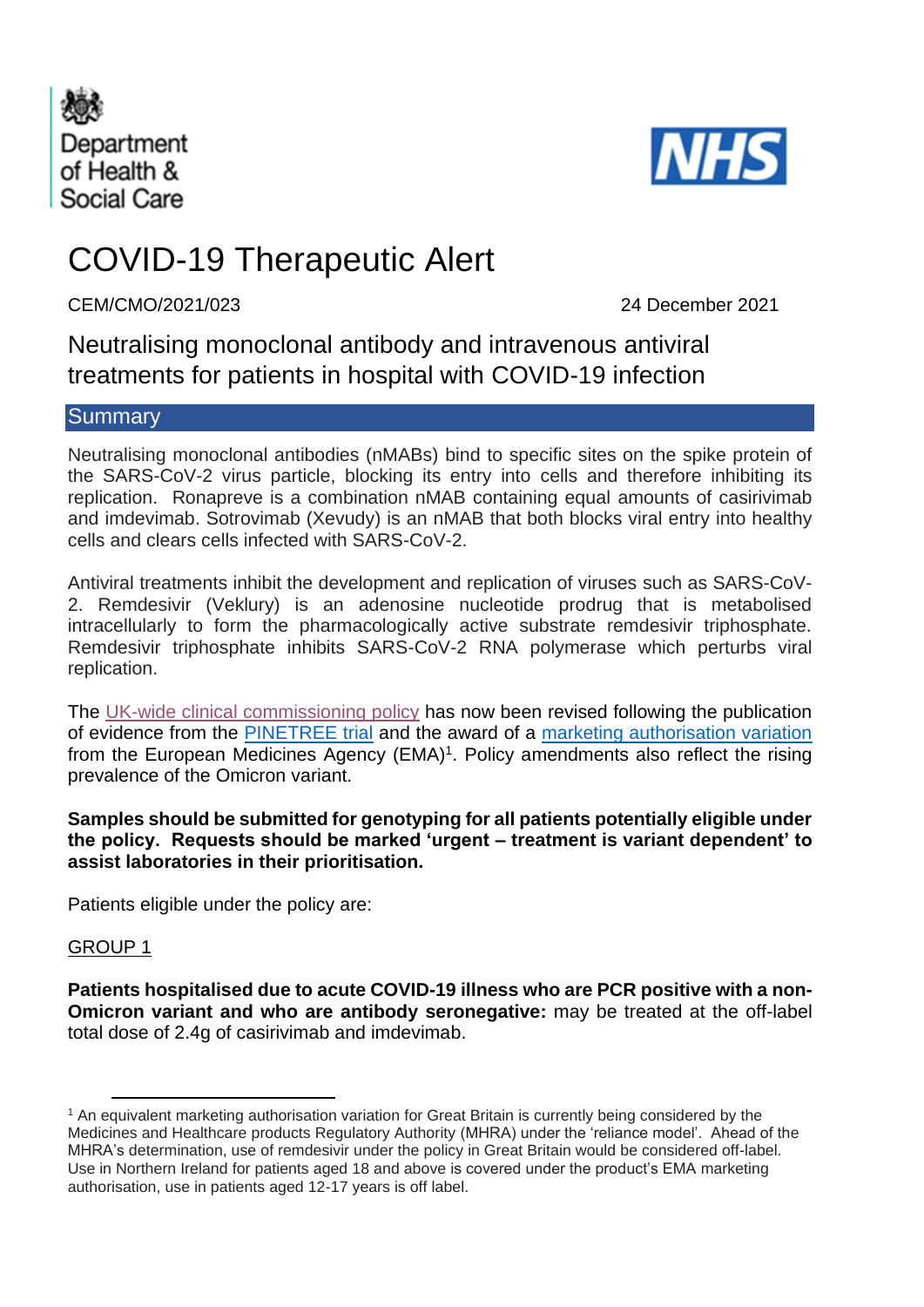Clinicians are encouraged to enter all other patients admitted to hospital due to COVID infection (including those infected with the Omicron variant, regardless of antibody status) into the RECOVERY trial, which is studying sotrovimab versus standard of care.

### GROUP 2

**Patients with hospital-onset COVID-19 (please see policy for additional criteria) who are not showing signs of clinical improvement:** with confirmed Omicron infection may be treated with 500mg of sotrovimab. Where infection with a non-Omicron variant is confirmed through genotyping the patient may be treated with a total dose of 1.2g of casirivimab and imdevimab. Where the relevant nMAB is contraindicated or otherwise not possible, or there is evidence of clear clinical deterioration before genotype results are available, remdesivir may be offered at a dose of 200mg intravenously on day 1 followed by 100mg intravenously on days 2 and 3.

## **Action**

NHS acute trusts / health boards are asked to take the following immediate steps to support the treatment of patients in hospital with COVID-19 infection:

1. **Organisations are recommended to consider prescribing a monoclonal antibody or intravenous antiviral treatment for adults, and children aged 12 and over and weighing at least 40 kg, in line with the published [policy](https://www.cas.mhra.gov.uk/ViewandAcknowledgment/ViewAlert.aspx?AlertID=103189)**

In the absence of a confirmed virological diagnosis, the treatment should only be used when a multidisciplinary team has a high level of confidence that the clinical and **radiological features suggest that COVID-19 is the most likely diagnosis.**

- 2. **Organisations should ensure that anti-s spike antibody testing<sup>2</sup> is undertaken for all patients hospitalised due to COVID at, or as soon as possible after, the point of admission**. **Patients with hospital-onset COVID should also be antibody tested, with appropriate consent, to support further treatment evaluation and surveillance** *(antibody status does not affect treatment eligibility in this, second, cohort)***.** If there are concerns or questions around laboratory sensitivity or thresholds these should be discussed in the first instance with local laboratory leads who will have access to comparative and performance data from external quality assessment (EQA) scheme participation. Supporting laboratory networks should ensure that the maximum turnaround time for anti-s antibody tests is no greater than 24 hours from the sample being taken to the result being returned. Positive and negative antibody tests should be reported via the Second Generation Surveillance System (SGSS) to support surveillance and enable reimbursement of associated assay costs in England (parallel reimbursement will be available in the other devolved administrations).
- 3. **Genotyping is a key element of the management of inpatients with COVID-19 infection. Genotyping requests should be marked 'urgent – treatment is variant dependent' to assist laboratories in their prioritisation.** Genotyping results should

<sup>2</sup> Patients may be tested for anti-S1 or anti-S2 antibodies using any validated quantitative or qualitative anti-S assay that measures either IgG or total antibody levels. Serostatus should be established in line with the pre-determined thresholds relevant to the assay being used by the testing laboratory. Quantitative assays with pre-specified thresholds for seropositivity should return clear binary (i.e. either 'negative' or 'positive') results based on these thresholds. For quantitative assays without a formal threshold for serostatus, clinical decision-making should guide treatment decisions.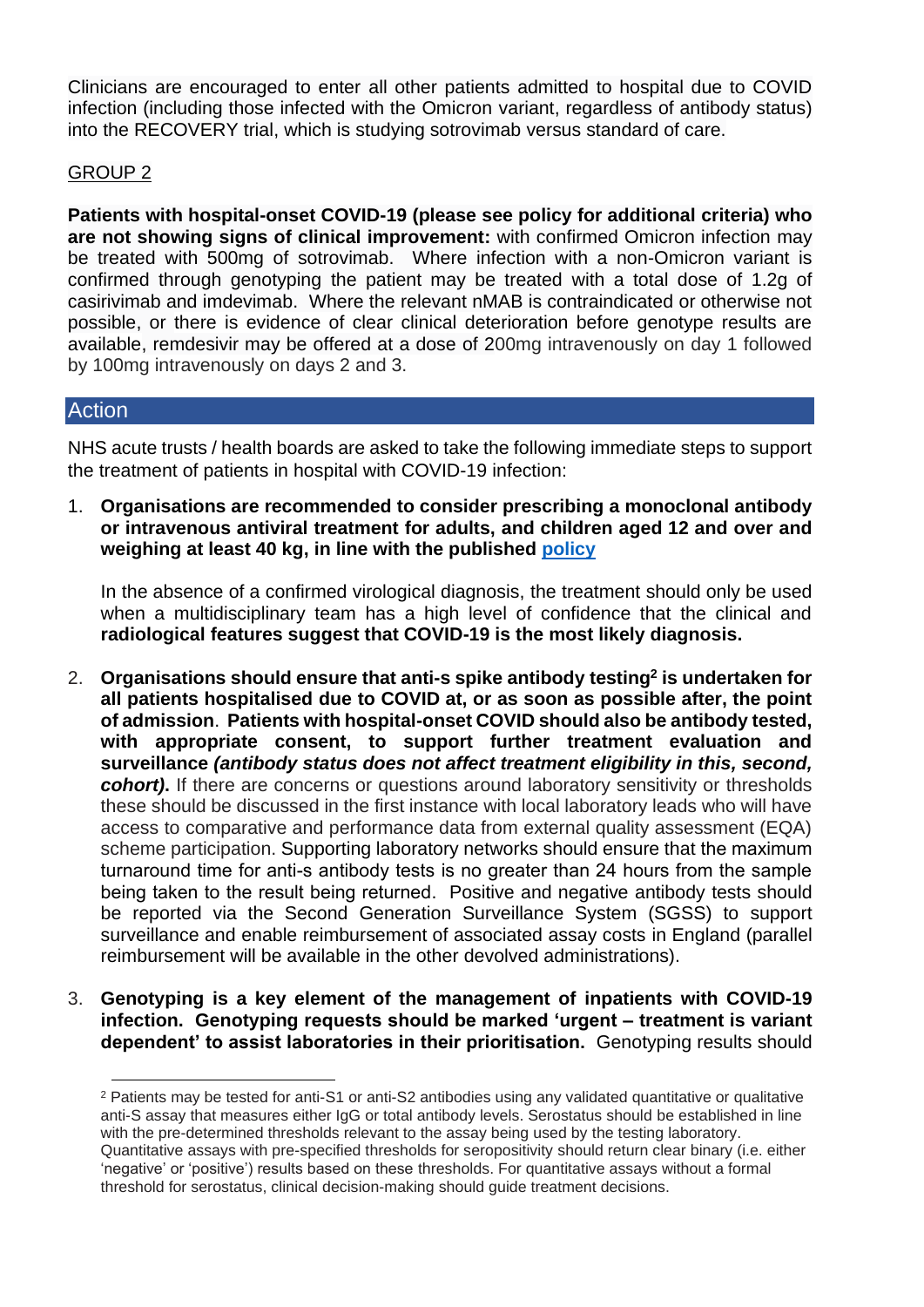be reported via the Second Generation Surveillance System (SGSS) to support surveillance and enable reimbursement of associated assay costs in England (parallel reimbursement will be available in the other devolved administrations).

- 4. **Noting the critical role of surveillance, treating clinicians are strongly encouraged to actively support additional testing or data requirements as requested under country specific or UK wide surveillance programmes, in line with further guidance to be issued.**
- 5. Discharge letters to primary care should explicitly record that a monoclonal antibody treatment has been given, together with the dose and date of administration. The following **SNOMED codes should be used to support evaluation and to inform subsequent treatment decisions**:

Procedure code: 47943005 |Administration of anti-infective agent (procedure)|

Presentations:

- Casirivimab 300 mg per 2.5 mL (120 mg/mL) with Imdevimab 300 mg per 2.5 mL (120 mg/mL) 2 vial pack - 40025711000001108
- Casirivimab 1332 mg per 11.1 mL (120 mg/mL) with Imdevimab 1,332 mg per 11.1 mL (120 mg/mL) 2 vial pack – 39654011000001101
- Remdesivir 100mg powder for solution for infusion, 1 vial 38376311000001103
- Sotrovimab 500mg/8ml solution for infusion vials 40219011000001108
- 6. Any organisation treating patients under this policy with either the casirivimab and imdevimab antibody combination or with remdesivir, as off-label products, will be required to assure itself that the necessary internal governance arrangements have been completed before the medicine is prescribed. These arrangements may be through the health board / trust drugs and therapeutics committee, or equivalent.
- 7. Organisations should adhere to the procedures outlined in the [institutional readiness](https://www.sps.nhs.uk/home/guidance/covid-19-treatments/neutralising-monoclonal-antibodies/casirivimab-and-imdevimab)  [document](https://www.sps.nhs.uk/home/guidance/covid-19-treatments/neutralising-monoclonal-antibodies/casirivimab-and-imdevimab) which has been developed by the Specialist Pharmacy Service to support product storage, preparation and administration.
- 8. In England, trusts who have not yet done so should register (by site) to participate in COVID-19 specific medicine supply arrangements, via Blueteq. Blueteq should also then be used to confirm pre-authorisation for individual patients. HSC Trusts in Northern Ireland should liaise with the Regional Pharmaceutical Procurement Service to register interest. In Scotland, Health Board Directors of Pharmacy should notify NHS National Procurement if they wish to participate. Health Boards in Wales should notify the All Wales Specialist Procurement Pharmacist of their intention to participate.
- 9. Organisations should note that following initial nationally determined allocations to participating hospitals, ongoing supplies to each hospital will be replenished on the basis of relative use / need. Ongoing ordering will be through existing (business as usual) routes, supported by volume-based caps (reflecting estimated eligible admissions) where required.
- 10. Organisations should note that initial supply of COVID medicines may be available within 'emergency supply' packaging, which differs from the planned Great Britain (GB) packaging / labelling aligned to the product's GB licence (or the equivalent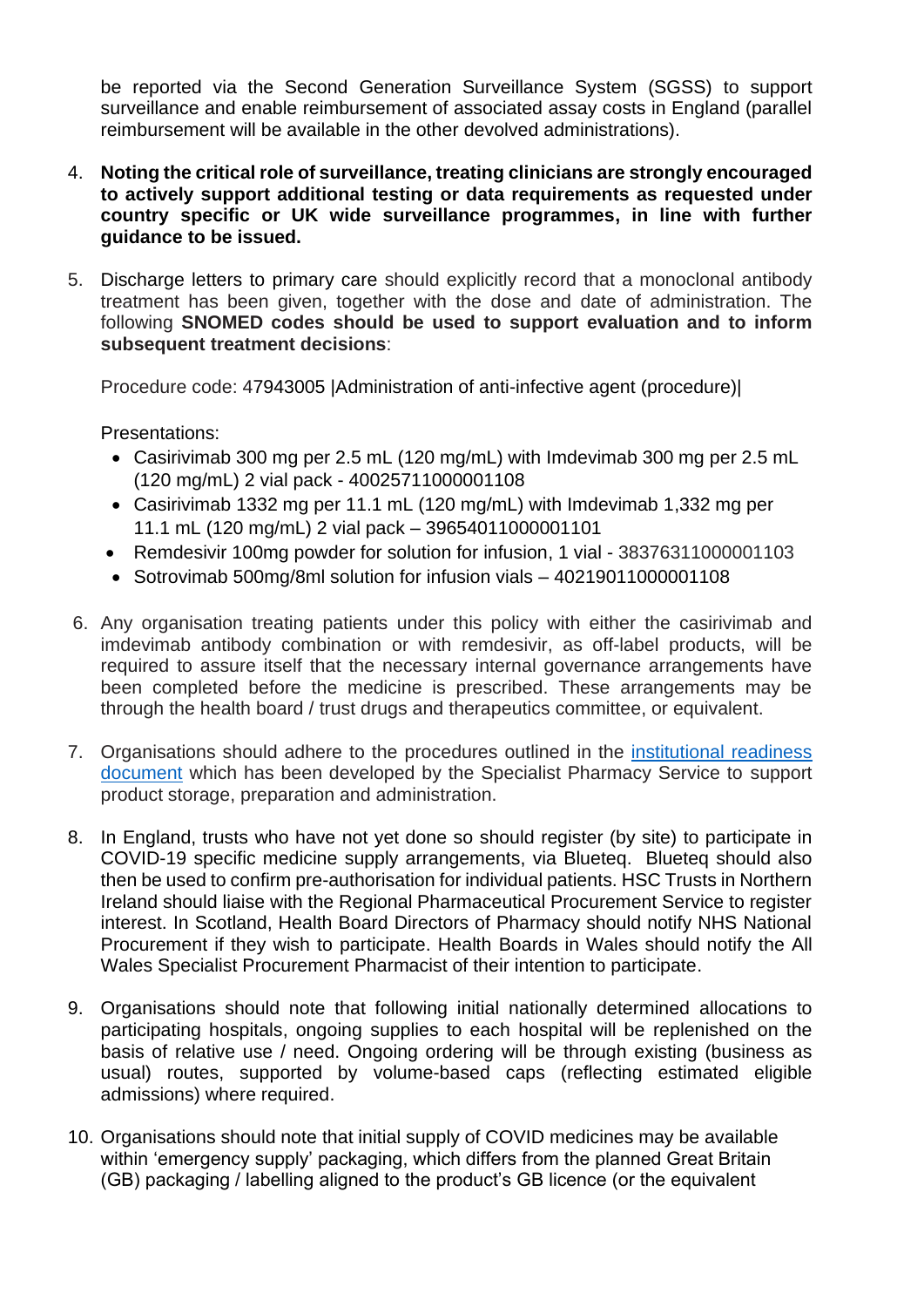product packaging / labelling aligned to a Regulation 174 authorisation or European Medicines Agency marketing authorisation as applicable in Northern Ireland). **To preserve available supply, providers must ensure that packs with shorter use by dates are used first**.

11. Regular stock updates should be provided to trust / hospital and regional pharmacy procurement lead / chief pharmacists. Hospitals should enter the product onto stock control and prescribing systems as described below:

Casirivimab 300 mg per 2.5 mL (120 mg/mL) with Imdevimab 300 mg per 2.5 mL (120 mg/mL) with the dose description as: 2 vial pack

OR

Casirivimab 1332 mg per 11.1 mL (120 mg/mL) with Imdevimab 1,332 mg per 11.1 mL (120 mg/mL) with the dose description as: 2 vial pack

OR

Remdesivir 100mg powder for concentrate for solution for infusion

OR

Sotrovimab 500mg/8ml solution for infusion vials

# Product Details

Ronapreve is supplied to the UK by Roche. It is a combination neutralising monoclonal antibody (casirivimab plus imdevimab) used to inhibit viral replication in individuals who have not yet mounted an adequate antibody response to the SARS-COV-2 virus following either exposure or vaccination. The casirivimab plus imdevimab combination for intravenous and subcutaneous use is authorised for use in the treatment and prophylaxis of COVID positive individuals aged 12 and above and weighing at least 40 kg. Supply of the casirivimab and imdevimab combination is subject to the same requirements in both Great Britain and Northern Ireland, and the product information in the Summary of Product Characteristics should be considered applicable across the UK.

Remdesivir (Veklury) is supplied by Gilead. Delivered intravenously, it has a conditional market authorisation for use as a treatment for COVID-19 in the United Kingdom for adults, and children aged 12 and over weighing at least 40 kg, with pneumonia requiring supplemental oxygen. Remdesivir use in Northern Ireland is covered by a European Medicines Agency marketing authorisation for 1) adults, and children aged 12 and over weighing at least 40 kg, with pneumonia requiring supplemental oxygen, and 2) for adults who do not require supplemental oxygen and who are at increased risk of progressing to severe COVID-19.

Sotrovimab (Xevudy) is supplied by GlaxoSmithKline and Vir Biotechnology. Delivered intravenously, sotrovimab has conditional marketing authorisation in Great Britain (England, Scotland and Wales) for the treatment of symptomatic adults and adolescents (aged 12 years and over and weighing at least 40 kg) with acute COVID-19 infection who do not require oxygen supplementation and who are at increased risk of progressing to severe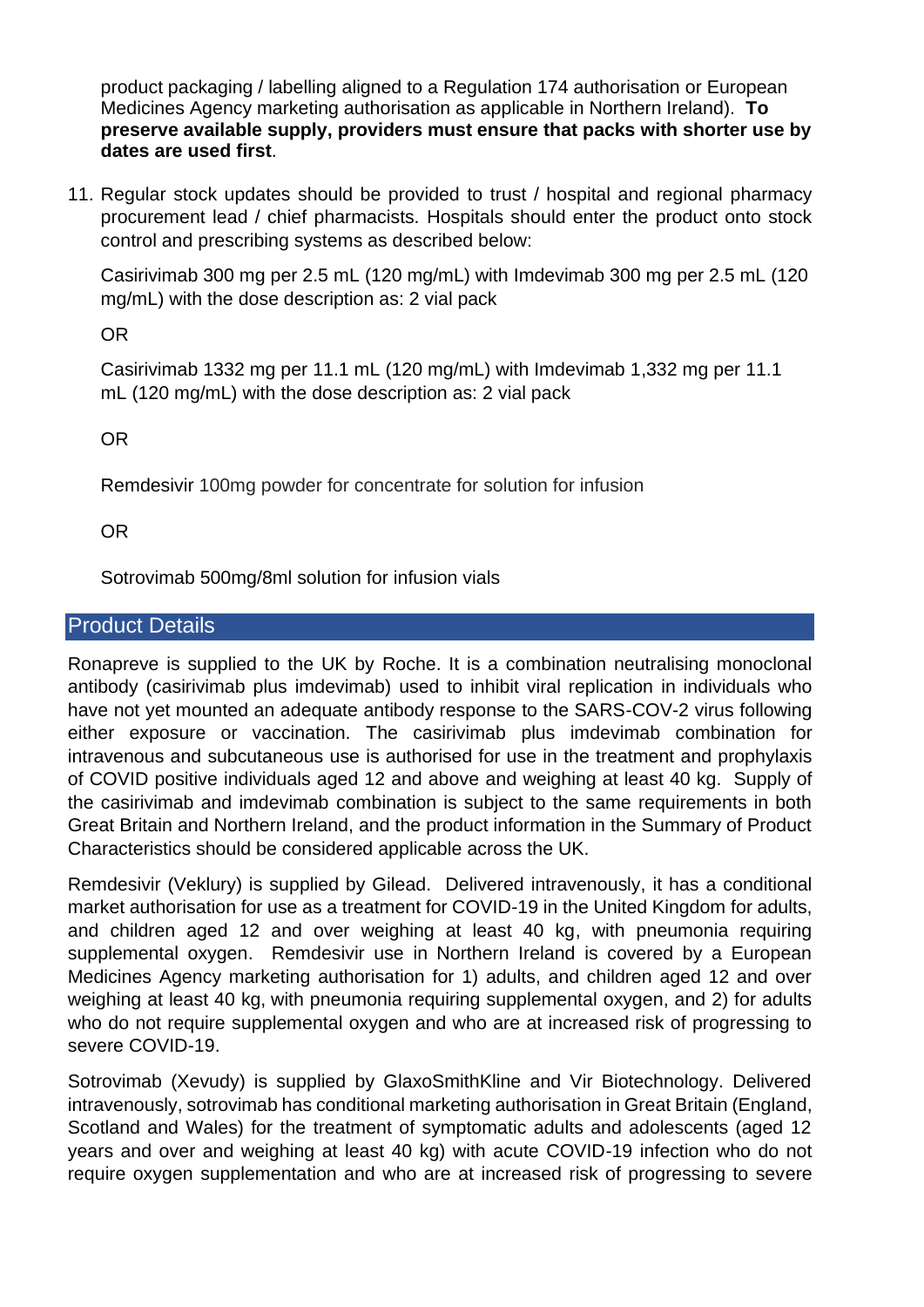COVID-19 infection. Access to sotrovimab in Northern Ireland is through a Regulation 174 approval or a licensing determination by the European Medicines Agency.

# Off Label Use of the Casirivimab and Imdevimab Combination Antibody and the Antiviral Remdesivir

The casirivimab plus imdevimab combination product is authorised as a treatment for COVID-19 but the published policy includes an off-label use at a dose of 2.4g. As such, clinicians prescribing this treatment should follow trust / hospital governance procedures in relation to the prescribing of off-label medicines.

Remdesivir is authorised as a treatment for COVID-19 in the United Kingdom but its use under the published policy is currently off-label. As such, clinicians in Great Britain prescribing this treatment should follow trust / hospital governance procedures in relation to the prescribing of off-label medicines. Use of remdesivir within Northern Ireland is covered by a conditional marketing authorisation determined by the European Medicines Agency but use in patients aged below 18 would be off label. As such, clinicians in Northern Ireland prescribing this treatment should follow trust / hospital governance procedures in relation to the prescribing of off-label medicines.

Further guidance on the prescribing of off-label medicines can be found below:

- [https://www.gov.uk/drug-safety-update/off-label-or-unlicensed-use-of-medicines](https://www.gov.uk/drug-safety-update/off-label-or-unlicensed-use-of-medicines-prescribers-responsibilities)[prescribers-responsibilities](https://www.gov.uk/drug-safety-update/off-label-or-unlicensed-use-of-medicines-prescribers-responsibilities)
- [https://www.gmc-uk.org/ethical-guidance/ethical-guidance-for-doctors/good-practice](https://www.gmc-uk.org/ethical-guidance/ethical-guidance-for-doctors/good-practice-in-prescribing-and-managing-medicines-and-devices/prescribing-unlicensed-medicines)[in-prescribing-and-managing-medicines-and-devices/prescribing-unlicensed](https://www.gmc-uk.org/ethical-guidance/ethical-guidance-for-doctors/good-practice-in-prescribing-and-managing-medicines-and-devices/prescribing-unlicensed-medicines)[medicines](https://www.gmc-uk.org/ethical-guidance/ethical-guidance-for-doctors/good-practice-in-prescribing-and-managing-medicines-and-devices/prescribing-unlicensed-medicines)
- https://www.rpharms.com/Portals/0/RPS%20document%20library/Open%20access/ Professional%20standards/Prescribing%20competency%20framework/prescribingcompetency-framework.pdf

## Co-Administration

There is no interaction of the monoclonal antibodies or antiviral treatments covered under the policy expected for either dexamethasone or hydrocortisone, remdesivir, or tocilizumab or sarilumab.

For further information please visit the University of Liverpool COVID-19 Drug Interactions website [\(https://www.covid19-druginteractions.org/checker\)](https://www.covid19-druginteractions.org/checker).

## **Monoclonal antibodies and / or antivirals should not be infused concomitantly in the same IV line with other medications.**

# Monitoring, tracking and follow-up

Monitoring of longer-term progress is strongly recommended via recruitment of patients receiving COVID therapies to the [ISARIC-CCP study.](https://isaric4c.net/)

All handovers of clinical care (including between hospitals if patients are transferred, between levels of care and clinical teams within hospitals, and between hospitals and primary care) should explicitly record that a monoclonal antibody has been given together